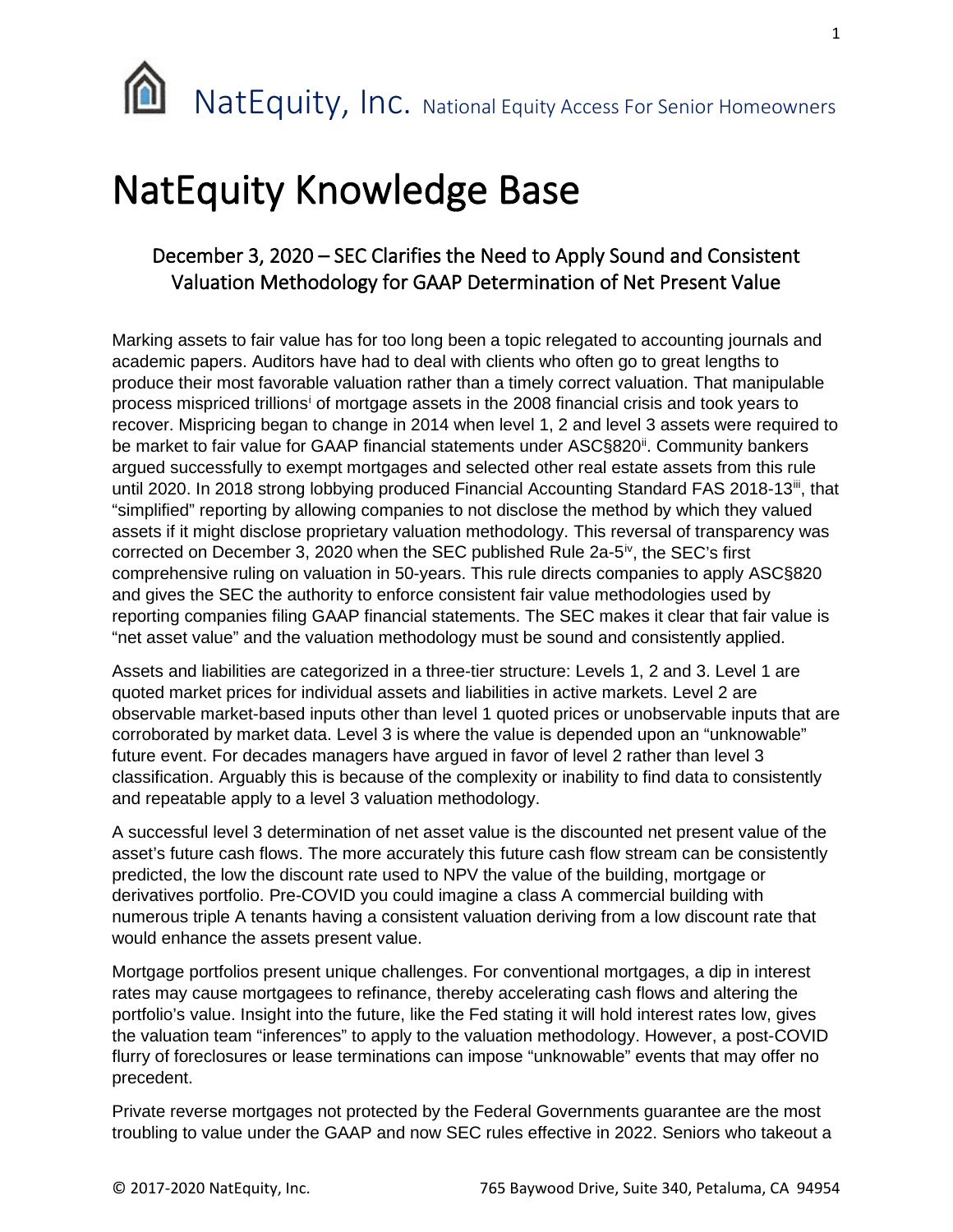reverse mortgage usually do so to age in place and not move until some terminal event. Predicting move-out in these longevity dependent assets pools requires tools that are both accurate and part of a repeatable valuation methodology.

NatEquity is a senior home equity access company that has the exclusive rights to a predictive morbidity and mortality tool, the Longevity Cost Calculator (LCC), used in a repeatable methodology that was first presented to the SEC in 2009<sup>[v](#page-1-4)</sup>. In 2011, the methodology was published in a peer re[vi](#page-1-5)ewed journal  $\dot{a}$  that has been cited in more than 75 academic papers worldwide. The LCC is a complex set of algorithms that use 76 questions to generate more than 30 million co-dependent variables which are organized in a Grade of Membership (GoM) classification system. This model has been replicated and shown to be more than 96% accurate in predicting the morbidity and mortality of individual seniors over the age of  $65<sup>viviii</sup>$  $65<sup>viviii</sup>$  $65<sup>viviii</sup>$ . Each senior's GoM scores and expected mortality are then pitted against the subject's three medical records life expectancy analyze. Applying Bayesian Inference<sup>[ix](#page-2-0)</sup> the LCC is shown to be the most accurate predictor of contract maturity<sup>[x](#page-2-1)</sup>. This allows NatEquity to use a lower discount rate in determining the net present value of now predictable future portfolio cash flows – the GAAP measure of net present value.

This author was invited to present the Longevity Cost Calculator to the SEC in 2009, present at the Sixth International Longevity Risk and Capital Markets Solutions Conference in Sydney in 2010 and was a co-author in 2011 of the peer reviewed and published paper entitled *Longevity Risk in Fair Valuing Level-Three Assets in Securitized Portfolios[xi](#page-2-2)*. Watching the misapplication of predicting mortality and thus mispricing of longevity dependent assets over this last decade has been trying. SEC Rule 2a-5, is effective for financial periods after December 31,2021. The SEC has given filers one year to adjust practices. During that period the AICPA and IFRS are revising audit standards to clear up any ambiguities leading to non-compliant financial reporting. The SEC's December  $3<sup>rd</sup>$  ruling, as it becomes implemented, should cleanup the valuation gamesmanship by reporting entities subject to SEC/PCOB oversight. For companies like NatEquity with respected valuation methodologies, this opens new avenues to securitize assets in markets subject to GAAP, SEC and NAIC oversight.

December 16, 2020

Peter M. Mazonas, CPA 415-924-6269 [peter.mazonas@NatEquity.com](mailto:peter.mazonas@NatEquity.com)

<span id="page-1-7"></span>viii <https://www.ncbi.nlm.nih.gov/pubmed/24064468>

<span id="page-1-0"></span><sup>&</sup>lt;sup>i</sup> Moral Hazard and Mispricing Systemic Risk in the Lead-Up to the 2007 Subprime Mortgage Crisis in the United States, Georgi Rusinov, University of Cambridge, 2016, Illinois Wesleyan University Press, Vol 12 | Issue 1. Print

<span id="page-1-1"></span>ii *Fair Value Measurement* (Topic 820), Financial Accounting Standards Board, 2011.

<span id="page-1-2"></span>iii *Fair Value Measurement* (Topic 820), No.2018-13, Disclosure Framework, Financial Accounting Standards Board, 2018

<span id="page-1-3"></span>iv *Good Faith Determination of Fair Value*, Securities and Exchange Commission, 17CFR Parts 210 and 270, 12/3/2020

<span id="page-1-4"></span><sup>v</sup> [www.NatEquity.com/Press/](http://www.natequity.com/Press/%20November%202) November 2, 2009. Washington D.C. Testimony before the SEC

<span id="page-1-5"></span>vi <http://link.springer.com/article/10.1057/gpp.2011.25> *Longevity Risk in Fair Valuing Level-Three Assets in Securitized Portfolios*, Peter Macrae Mazonas, Patrick John Eric Stallard, Lynford Graham, the Geneva Papers (2011) 36, 516-543. Doi: 10.1057 / gpp 2011.25.<http://www.palgrave-journals.com/gpp/journal/v36/n4/abs/gpp201125a.html> Copies available upon request.

<span id="page-1-6"></span>vii <https://scholars.duke.edu/display/pub800091> Stallard, E., 2007. Trajectories of Morbidity, Disability, and Mortality among the U.S. Elderly Population: Evidence from the 1984-1999 NLTCS. *North American Actuarial Journal* 11(3):16–53. <http://www.soa.org/library/journals/north-american-actuarial-journal/2007/july/naaj0703-2.pdf>

*A New Algorithm for Predicting Time to Disease Endpoints in Alzheimer's Disease Patients*, Qolamreza R. Razlighi, Eric Stallard, Jason Brandt, Deborah Blacker, Marilyn Albert, Nikolas Scarmeas, Bruce Kinosian, Anatoliy I. Yashin and Yaakov Stern, Journal of Alzheimer's Disease 38 (2014) 661-668 DOI 10.3233/JAD-131142 IOS Press.